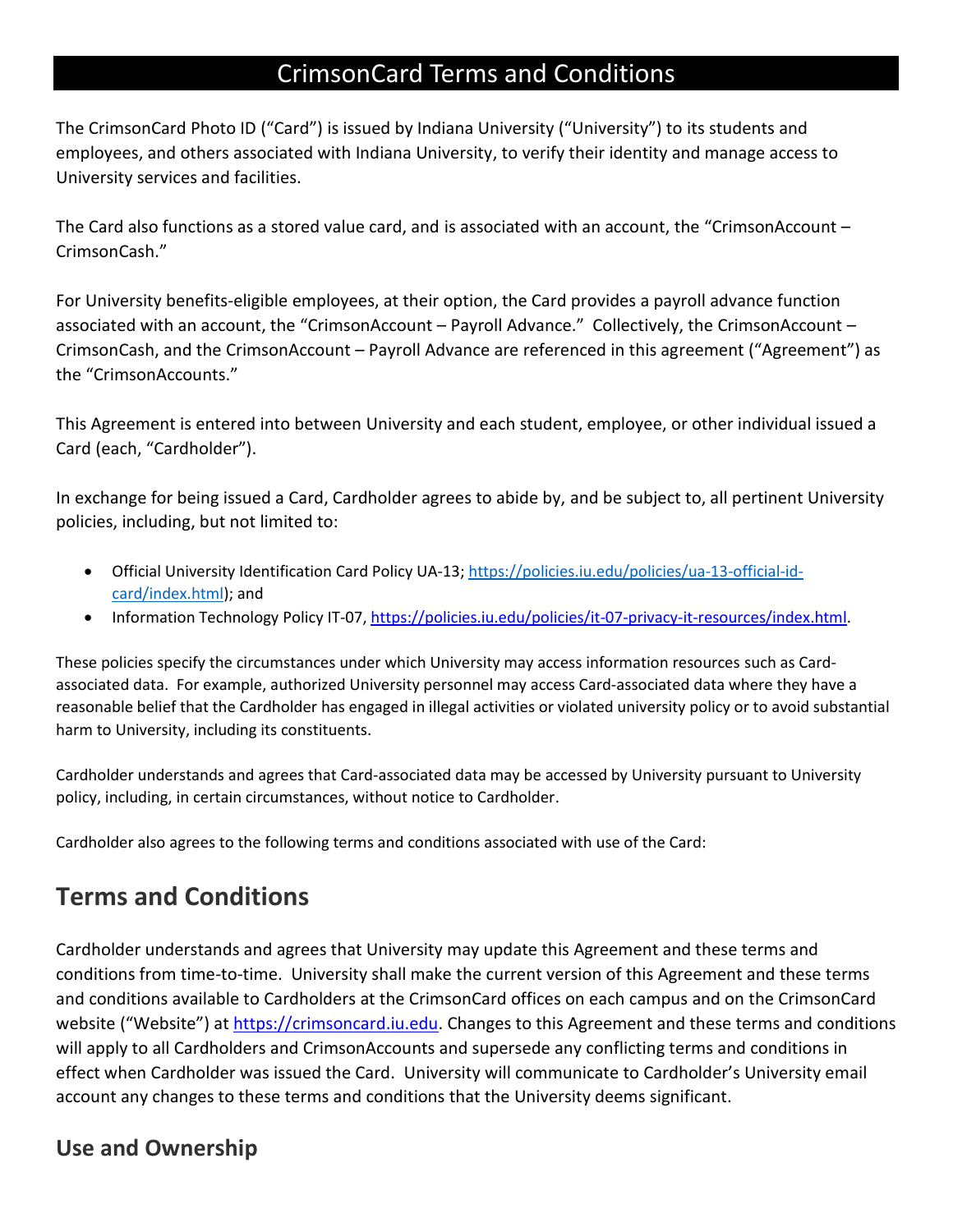Cardholder understands and agrees that the Card, and all associated data, is the property of University. Cardholder shall not permit anyone else to use the Card issued to Cardholder or the associated CrimsonAccounts for any reason.

Cardholder will use funds loaded onto or advanced to the CrimsonAccounts primarily to pay for goods and services on campus and incidentally to pay for goods or services off campus at University-approved merchant locations listed on the Website. Cardholder cannot use the CrimsonAccounts for cash advances or cash withdrawals and cannot receive a refund in cash on returns of purchases made using the Card. The CrimsonAccounts are not intended to be used as a banking service, and no interest will be paid on account balances maintained in the CrimsonAccounts.

Cardholder may obtain account balance and transaction history through the Website or by request at a CrimsonCard office.

Participating merchants that accept the Card as payment may require additional identification to ensure that the person using the Card is the specific Cardholder, and may require Cardholder to sign a receipt as evidence that Cardholder agrees to pay the charged amount for the goods or services.

The Card may NOT be used for purchasing alcoholic beverages, tobacco products, e-cigarettes, lottery tickets, gift cards, money orders or travelers' checks.

## **Damaged, Lost, Stolen, Misused or Expired Cards**

Cardholder is responsible for care and protection of the Card. If the magnetic stripe, or any of the technology contained in or on the card, is damaged and becomes unreadable by any Card reader or terminal, Cardholder is required to obtain a replacement of the Card at Cardholder's expense (See ['Schedule of Fees'](https://crimsoncard.iu.edu/about/fee-schedule.html)).

If the Card itself is lost or stolen or the magnetic stripe account number or barcode on the Card is stolen, Cardholder agrees to:

- Immediately deactivate the Card through the Website or by calling (317) 274-0400;
- Contact CrimsonCard Services to report any suspicious activity; and
- Except in the case where the Card is lost, Contact Campus Police and file a report.

#### **If Cardholder misuses the Card, University may deactivate the Card or take other disciplinary action against Cardholder as set forth in the Policy.**

**Cardholder is responsible for any transactions that may occur between the time the Card is lost or stolen and the time the Card is deactivated. When Cardholder obtains a replacement Card, University will transfer any remaining account balances from the deactivated Card to the replacement Card.**

A replacement Card fee (See ['Schedule of Fees'](https://crimsoncard.iu.edu/about/fee-schedule.html)) may be charged for lost, stolen or damaged cards.

**Cardholder understands and agrees that Card privileges may be revoked and the CrimsonAccounts may be deactivated if Cardholder is no longer a student of University or is no longer employed by University or affiliated with University as required by the Policy.**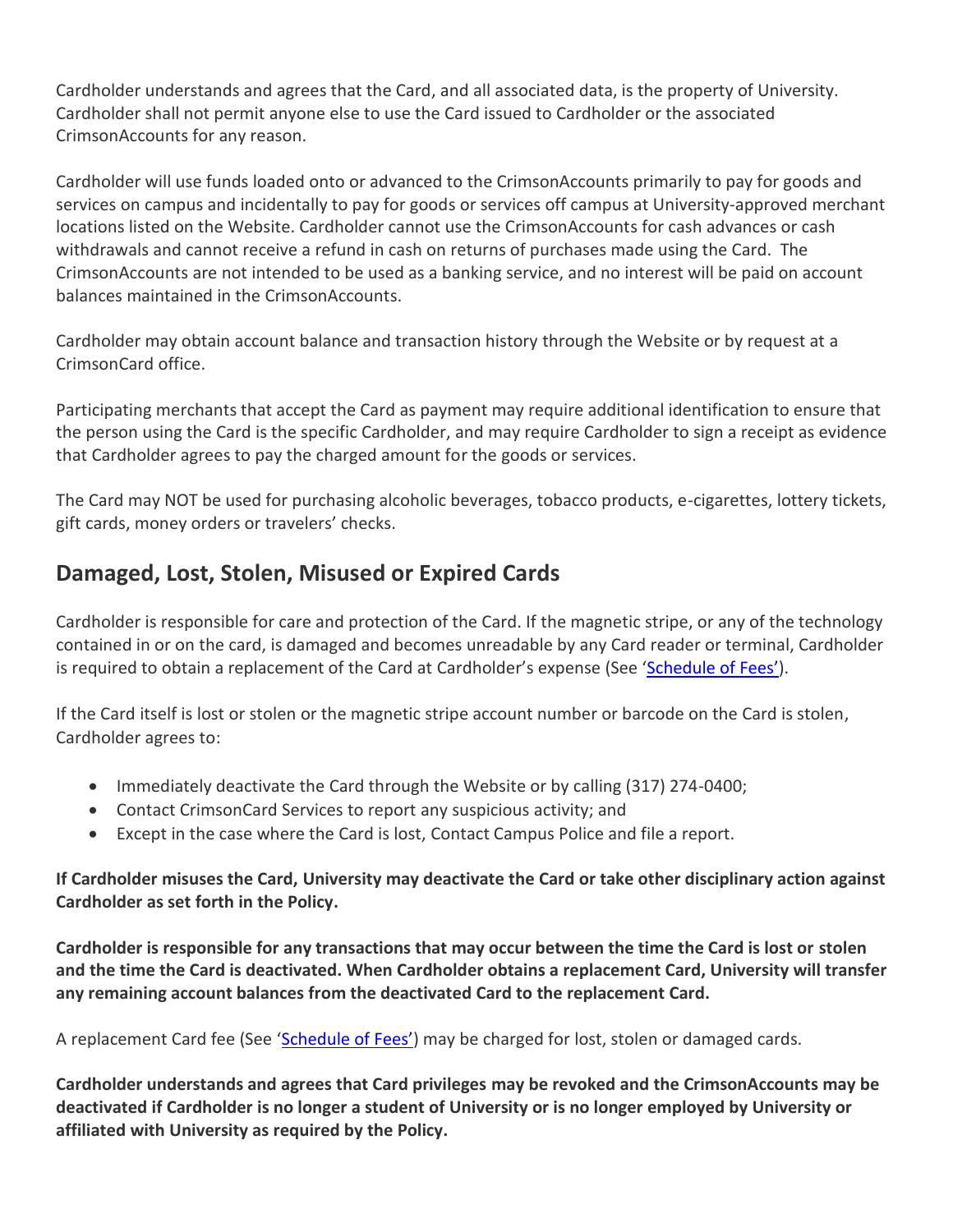## **CrimsonAccount Options**

Cardholders can add funds to two types of CrimsonAccounts. Balances cannot be transferred between accounts associated with a Cardholder or between Cardholders.

- **1. CrimsonAccount – CrimsonCash**
	- Available to all Cardholders
	- Options for loading funds include:

Credit Card or Check: A non-refundable funds load-processing fee (See '[Schedule of](https://crimsoncard.iu.edu/about/fee-schedule.html)  [Fees](https://crimsoncard.iu.edu/about/fee-schedule.html)') is assessed when using these payment options, and will be charged for each funds load transaction. Credit card payments may be made by the Cardholder or family and friends at any CrimsonCard office or through the Website. Check payments may only be made by sending a completed check to: Financial Management Services, Poplars Building, Room 434, 400 East Seventh Street, Bloomington, IN 47405. Returned check fees will be assessed (See '[Schedule of Fees](https://crimsoncard.iu.edu/about/fee-schedule.html)') for checks that are returned due to insufficient funds or closed accounts.

- $\circ$  Bursar Charge: This option is limited to students enrolled at University for the current Bursar billing term and whose Bursar account is in good standing. Student Cardholders can authorize a charge to the University Bursar account through the Website. Deposit limits may apply. Charges billed to the Bursar account must be paid in full by the billed due date. Non-payment of these Bursar account charges may result in restriction of access to CrimsonAccount funds and/or reversal and removal of deposited funds.
- $\circ$  Payroll Prepay Deduction: This option is available to University employees other than employees in a "no-pay" status. Eligible employees can add funds to the CrimsonAccount by authorizing a recurring deduction from each paycheck up to a predetermined limit (\$150 for employees paid monthly and \$75 for employees paid bi-weekly).

#### **2. CrimsonAccount – Payroll Advance**

- Available to University benefits-eligible employees
- Eligible University employees can purchase goods and services on the Card up to a predetermined limit (\$150 for employees paid monthly and \$75 for employees paid bi-weekly) via a payroll advance provided by University. Employees utilizing this option authorize University to deduct from their paycheck for the relevant period the amount of any funds advanced by the University.

University employees can opt-out of the CrimsonAccount payroll (Payroll Advance and Payroll Prepay Deduction) options at any time after signing up for these options. Any request to opt-out of the CrimsonAccount payroll (Payroll Advance or Payroll Prepay Deduction) options must be made through the Website or sent from Cardholder's University email account.

#### **CrimsonAccount – Payroll Advance**

If Cardholder enrolls in the "Payroll Advance" option, Cardholder understands and agrees that the purchases made under this option are a payroll advance by University on wages earned by Cardholder. Any amounts advanced by University to Cardholder under this option will be deducted via payroll deduction from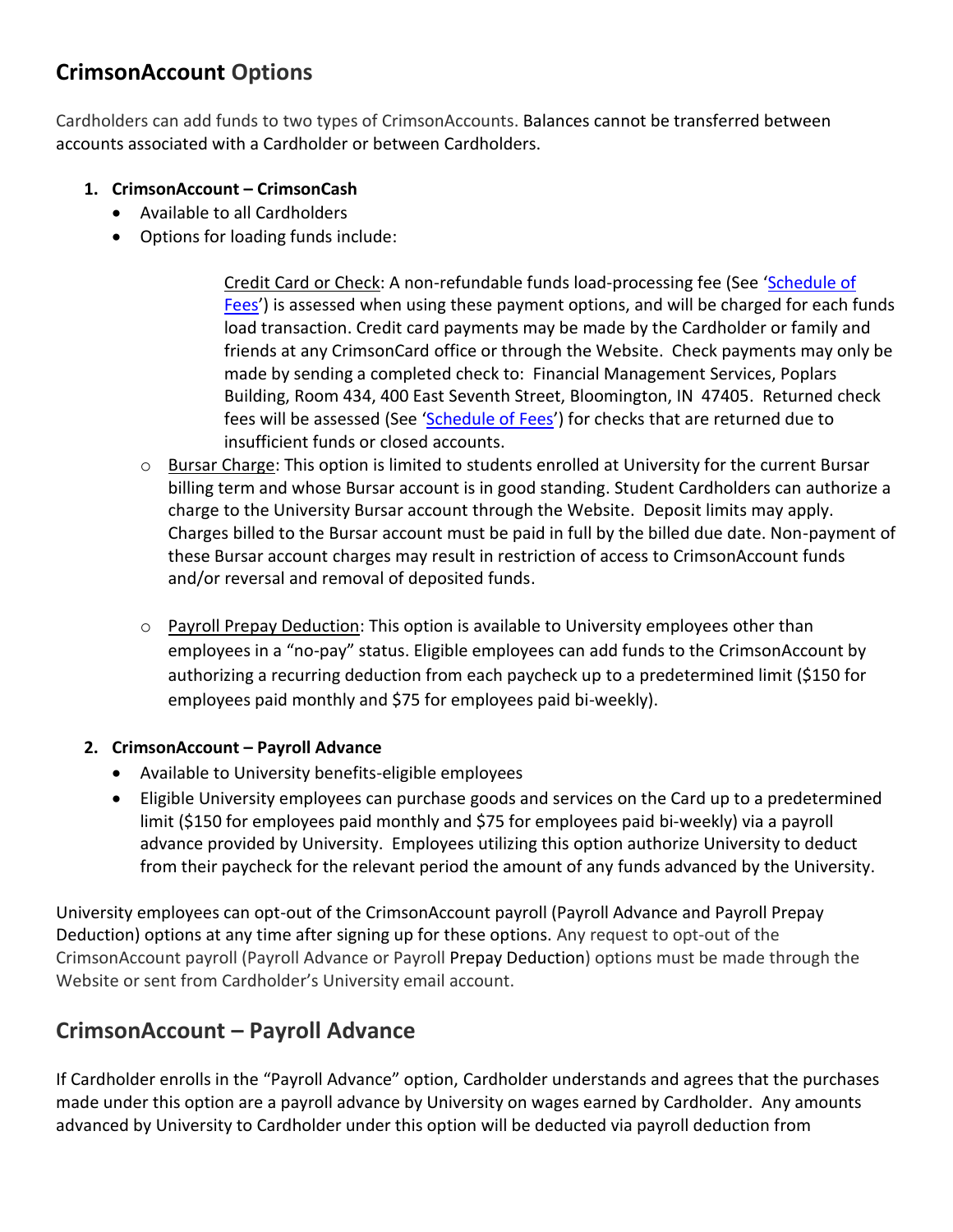Cardholder's next paycheck. Cardholder understands and agrees that the Card is not a credit card or credit account.

Cardholder is responsible for making sure that the amount of any payroll advance in a pay period does not exceed Cardholder's take-home pay in that pay period. If, for whatever reason, the payroll advance amount exceeds Cardholder's take-home pay in any given pay period, University will deduct the difference from Cardholder's wages in the subsequent pay period.

In the event Cardholder opts out of the Payroll Advance option, Cardholder agrees that University may deduct any remaining amount of payroll advance from Cardholder's next paycheck.

If Cardholder is no longer earning wages at the University, Cardholder is responsible for paying the outstanding balance within thirty (30) days of the date of Cardholder's last paycheck. If the outstanding balance is not paid within such thirty (30) day period, Cardholder's CrimsonAccounts will be deactivated (if not already deactivated) until the balance is paid in full. The account may also be sent to University Collections, and Cardholder is responsible for any collection fees (See ['Schedule of Fees'](https://crimsoncard.iu.edu/about/fee-schedule.html)).

Funds added to the CrimsonAccount via the Payroll Prepay Deduction option or through credit card will be used before Cardholder can make purchases via payroll advance.

#### **Error Resolution**

If Cardholder believes there is a discrepancy with respect to a CrimsonAccount transaction involving a merchant, Cardholder must immediately provide notice of the discrepancy to the relevant merchant and try to resolve the discrepancy with that merchant. If Cardholder is unable to resolve the discrepancy with the merchant on Cardholder's own or the discrepancy does not relate to a transaction with a specific merchant, Cardholder should contact CrimsonCard Services to resolve the discrepancy. University reserves the right to correct the balance on any CrimsonAccount and/or Bursar account if University determines that a clerical or accounting error has occurred.

#### **Refunds**

Refunds are issued only to Cardholder. Any request for refund of funds in a CrimsonAccount must be made through the Website by Cardholder or sent from Cardholder's University email account.

Refunds are only provided when the CrimsonAccount balance is more than \$15.00. Cardholder may request that University issue a refund as follows:

- 1. An employee or non-student Cardholder may request a refund be issued via check mailed to Cardholder's address of record. The \$15 Closed Account Fee will be deducted from the refund (See ['Schedule of Fees'](https://crimsoncard.iu.edu/about/fee-schedule.html)).
- 2. A student Cardholder may request a refund be issued via a credit to the Cardholder's Bursar account. The \$15 Closed Account Fee will be deducted from the refund (See ['Schedule of Fees'](https://crimsoncard.iu.edu/about/fee-schedule.html)).

In lieu of a refund, any Cardholder may request an electronic balance transfer to a guest card. A guest card is a non-photo card issued by University that is accepted at University and merchant locations where Cards are accepted.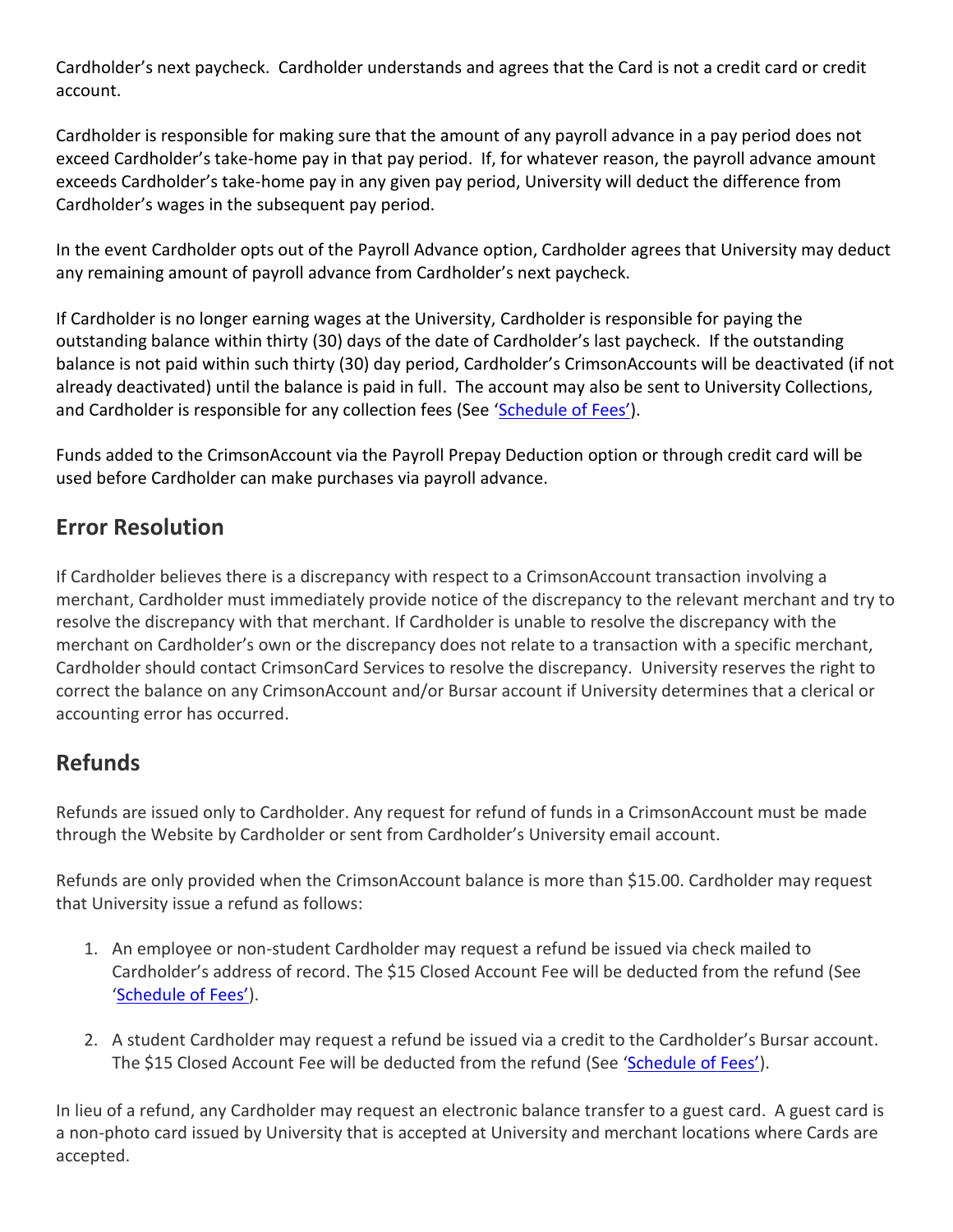In the event that a student Cardholder (even if also an IU employee) has an outstanding CrimsonCard deposit balance on their Bursar account, a refund will only be issued as a credit to that Cardholder's Bursar account.

#### **Dormant Account**

If a Cardholder's CrimsonAccounts, as a group, sustain no activity for a period of eighteen (18) months or more and one or more of those accounts has a positive balance, Cardholder's CrimsonAccounts will be determined dormant and assessed a monthly dormant account fee until one of the following occurs:

- Cardholder uses a CrimsonAccount for payment.
- Funds are loaded to one of Cardholder's CrimsonAccounts.
- The balance on each of the CrimsonAccounts reaches zero dollars (\$0).
- Cardholder requests a refund of the account balance. The \$15 Closed Account Fee will be deducted from the refund (See '[Schedule of Fees](https://crimsoncard.iu.edu/about/fee-schedule.html)').
- If, after a period of thirty-six (36) months of account inactivity, a positive balance remains in one or more of the CrimsonAccounts, any such balance will be forfeited to the University.

A notification will be sent to Cardholder's University email account before dormant fees (See ['Schedule of](https://crimsoncard.iu.edu/about/fee-schedule.html)  [Fees](https://crimsoncard.iu.edu/about/fee-schedule.html)') are assessed on Cardholder's CrimsonAccounts.

#### **Schedule of Fees**

- Initial Student or Employee Card: No Charge
- Expired Card Replacement: No Charge
- Name or Employee Department Change: No Charge
- Affiliate Card: \$25.00
- Digital Copy of ID Photo: \$5.00
- Lost, Stolen, Damaged Replacement Card Fee: \$25.00
- Funds Load-Processing Fee: \$2.50 per Deposit
- Returned Check Fee: \$25.00
- Refund/Closed Account Fee: \$15.00
- Dormant Account Fee: \$10.00/month or account balance, whichever is less
- Collection Fees: In the event a CrimsonAccount has an outstanding balance for 30 days or more, the account may be sent to University Collections. Cardholder is responsible for any fees associated with University's attempt to collect any outstanding balance.
- Credit Card Chargeback Fees: University reserves the right to recover any chargeback fees assessed by the processor.

#### **Disclosure of Information to Third Parties**

Cardholder understands and agrees that University may disclose to third parties certain information about Cardholder's account or transactions consistent with University policy. Such circumstances include the following:

• When necessary for completing a transaction.